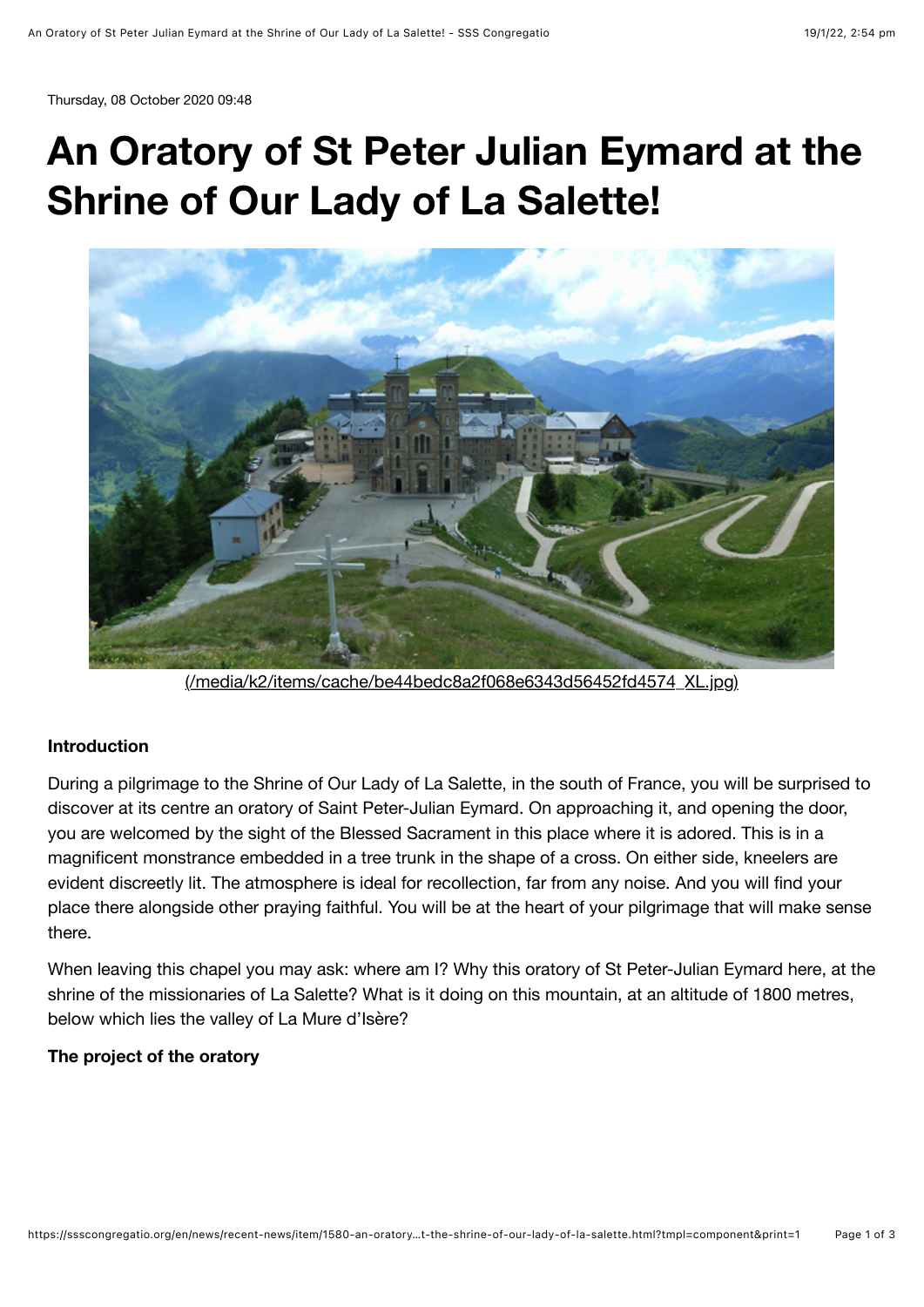

It all began at the beginning of 2011. This year was celebrated as the bicentenary of the birth of St Peter-Julian Eymard. The Centre of Eucharistic Spirituality, St Peter-Julian Eymard of La Mure, directed by Father Manuel Barbiero sss, organised various activities throughout the year. Among these events, the 4th and 5th February were highlighted by the presentation of the Eymardian Family and witnessing made by its Major Superiors, which seemed to be, among others, out of the ordinary. There was also the inauguration of the permanent Exposition about St Peter-Julian Eymard. Among those invited to take part, there was the Superior General, the Vicar General of the Sister Servants, the President of Servitium Christ and a representative of the Aggregation, as well as the vice-rector of the Shrine of La Salette, Father Jarek.

Some days after the inauguration there was a surprise for Father Manuel. He received this message from Father Jarek, who wrote: "You are

invited to lunch at the community of the missionaries of La Salette". At this meal, Father Jarek told Father Manuel in the presence of the whole community: "during the bicentenary, I became aware of St Peter-Julian's link with Our Lady of Salette. Hence, I propose to dedicate an oratory of the Shrine to St Peter-Julian Eymard. This oratory will be reserved for silent prayer because Peter-Julian Eymard is the saint of our Deanery and our Region, an apostle of the Eucharist, and our Shrine is situated in the Parish of St Peter-Julian Eymard". And, moreover, Father Eymard was among the first to believe in the apparition of the Virgin at La Salette. He encouraged the pilgrimage and devotion to Our Lady of Salette. And he himself was a pilgrim of La Salette at least a dozen times.

After the meal, Father Jarek and his guest went into the Shrine, where they chose the room that would become the Oratory of St Peter-Julian Eymard. Entering this place, Father Jarek looking at his guest said: "a fitting place for adoration of the Blessed Sacrament all day and even at night, Father". Father Manuel, entirely astonished about this unexpected gift, replied: "Yes, it is a quiet place, silent and vibrant for all the pilgrims of La Salette". When Father Manuel was preparing to make his journey home, Father Jarek shook his hand saying: "We keep this Chapel in mind, Father. So you will send me interesting display boards that relate to St Peter-Julian Eymard".

A period of renovation took place in 2018. Father Anthony, the current Rector, supported by a Polish volunteer, undertook work there in order to make the place more welcoming and pleasant.

Today this oratory is one of the most frequented places by members of this community and pilgrims of La Salette. Every Thursday the community goes there for their adoration. And the pilgrims, those who are retreatants, spend a lot of time in adoration there, where they seek to be recollected.

## **Conclusion**